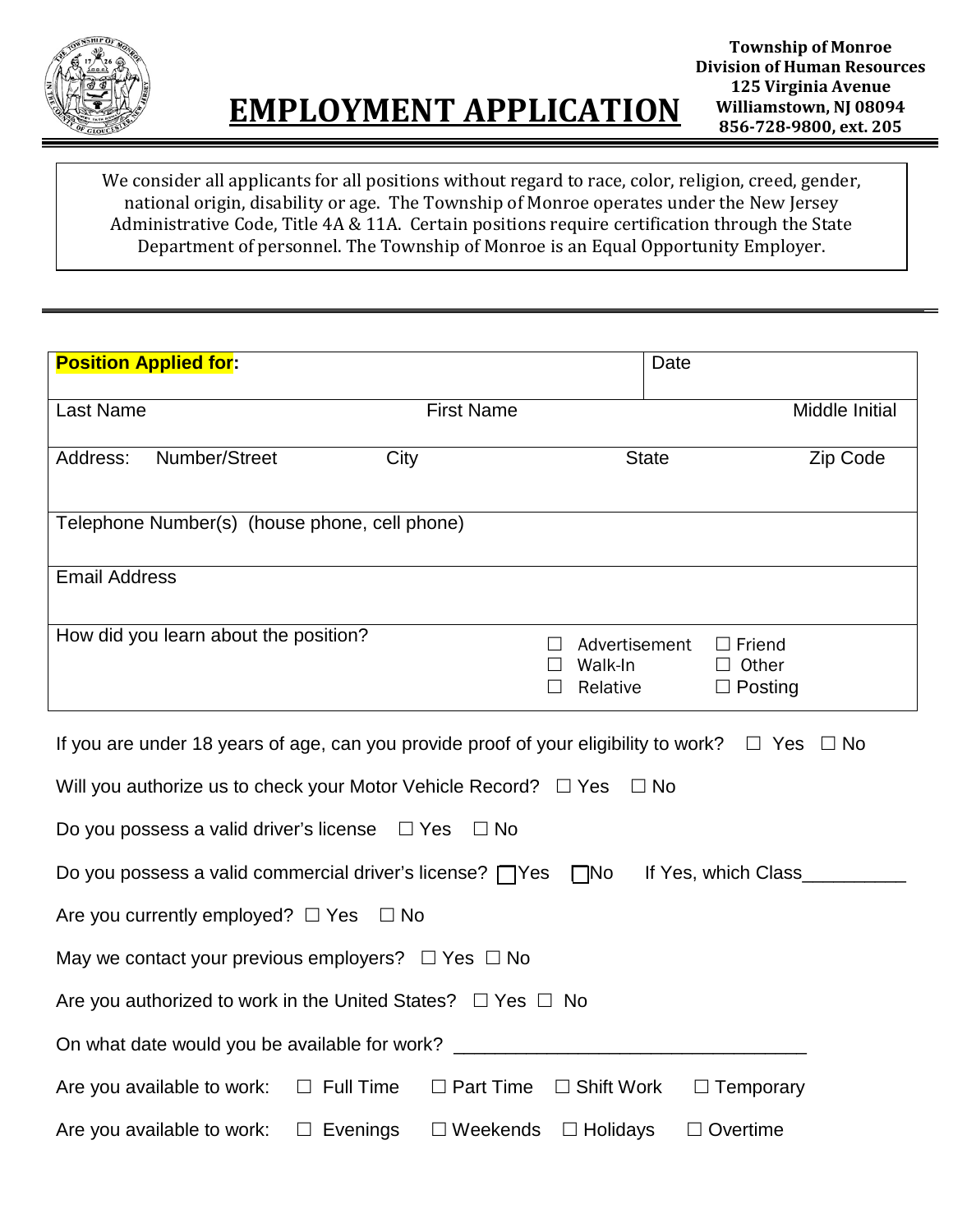# **EDUCATION**

| <b>Type of</b><br><b>School</b> | <b>Name and Location of School</b> | Degree/Area of<br><b>Study</b> | Number of<br><b>Years</b><br>Completed | Graduated<br>(check One) |
|---------------------------------|------------------------------------|--------------------------------|----------------------------------------|--------------------------|
| <b>HIGH</b><br><b>SCHOOL</b>    |                                    |                                |                                        | $\Box$ Yes<br>$\Box$ No  |
| <b>COLLEGE</b>                  |                                    |                                |                                        | $\Box$ Yes<br>$\Box$ No  |
| <b>OTHER</b>                    |                                    |                                |                                        | $\Box$ Yes<br>$\Box$ No  |

If a license, certificate, or other authorization is required or related to the position for which you are applying, complete the following:

| License/Certification | Date<br><b>Issued</b> | Date<br>expires | <b>Issued by/Location of</b><br>issuing authority (State<br>or other authority) | License No. |
|-----------------------|-----------------------|-----------------|---------------------------------------------------------------------------------|-------------|
|                       |                       |                 |                                                                                 |             |
|                       |                       |                 |                                                                                 |             |

Applicants may be required to provide proof of diploma, degree, transcripts, licenses, and certifications.

### **Professional, trade, business or civic activities and offices held**.

\*\*You may **exclude** membership which would reveal gender, race, religion, national origin, age, ancestry, disability or other protected status.

**Special Training/Skills/Qualifications:** List all job related training or skills you possess. Example: machinery/equipment, office equipment; such as computer software and/or hardware etc.

### **EMPLOYMENT History**

This information will be the official record of your employment history and must accurately reflect all significant duties performed. Summaries of experience should clearly describe your qualifications.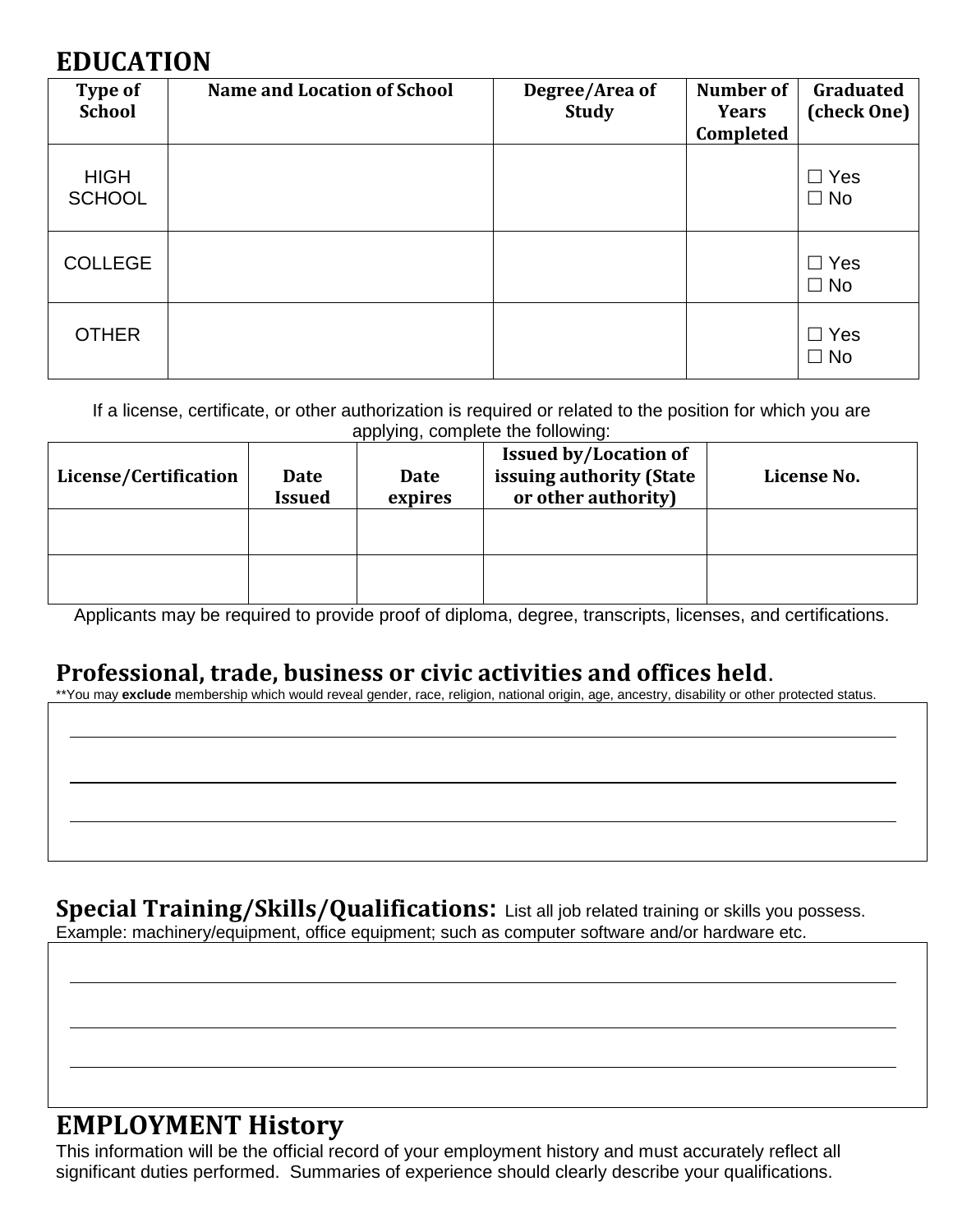| <b>Position Title:</b><br>Employer:<br>Location:<br>Immediate Supervisor's Name: |          |                             | $\Box$ Full-Time<br>$\Box$ Part-Time<br>$\Box$ Summer<br>$\Box$ Temporary |
|----------------------------------------------------------------------------------|----------|-----------------------------|---------------------------------------------------------------------------|
| <b>Start Date</b>                                                                | End date | Average # hours per<br>week | If supervisory, # of employees you<br>supervised                          |
|                                                                                  |          |                             |                                                                           |

**Summary of experience including special training/skills/qualifications you have used in the performance of this job:** 

\_\_\_\_\_\_\_\_\_\_\_\_\_\_\_\_\_\_\_\_\_\_\_\_\_\_\_\_\_\_\_\_\_\_\_\_\_\_\_\_\_\_\_\_\_\_\_\_\_\_\_\_\_\_\_\_\_\_\_\_\_ \_\_\_\_\_\_\_\_\_\_\_\_\_\_\_\_\_\_\_\_\_\_\_\_\_\_\_\_\_\_\_\_\_\_\_\_\_\_\_\_\_\_\_\_\_\_\_\_\_\_\_\_\_\_\_\_\_\_\_\_\_ \_\_\_\_\_\_\_\_\_\_\_\_\_\_\_\_\_\_\_\_\_\_\_\_\_\_\_\_\_\_\_\_\_\_\_\_\_\_\_\_\_\_\_\_\_\_\_\_\_\_\_\_\_\_\_\_\_\_\_\_\_ \_\_\_\_\_\_\_\_\_\_\_\_\_\_\_\_\_\_\_\_\_\_\_\_\_\_\_\_\_\_\_\_\_\_\_\_\_\_\_\_\_\_\_\_\_\_\_\_\_\_\_\_\_\_\_\_\_\_\_\_\_

**Specific reason for leaving:** \_\_\_\_\_\_\_\_\_\_\_\_\_\_\_\_\_\_\_\_\_\_\_\_\_\_\_\_\_\_\_\_\_\_\_\_\_\_

| <b>Position Title:</b><br>Employer:<br>Location:<br>Employer's Telephone No.: (____) _______- _______<br>Immediate Supervisor's Name: | $\Box$ Full-Time<br>$\square$ Part-Time<br>$\Box$ Summer<br>$\Box$ Temporary |                                                                                             |  |                                                  |
|---------------------------------------------------------------------------------------------------------------------------------------|------------------------------------------------------------------------------|---------------------------------------------------------------------------------------------|--|--------------------------------------------------|
| <b>Start Date</b>                                                                                                                     | End date                                                                     | Average # hours per<br>week                                                                 |  | If supervisory, # of employees you<br>supervised |
| performance of this job:                                                                                                              |                                                                              | Summary of experience including special training/skills/qualifications you have used in the |  |                                                  |

\_\_\_\_\_\_\_\_\_\_\_\_\_\_\_\_\_\_\_\_\_\_\_\_\_\_\_\_\_\_\_\_\_\_\_\_\_\_\_\_\_\_\_\_\_\_\_\_\_\_\_\_\_\_\_\_\_\_\_\_\_ \_\_\_\_\_\_\_\_\_\_\_\_\_\_\_\_\_\_\_\_\_\_\_\_\_\_\_\_\_\_\_\_\_\_\_\_\_\_\_\_\_\_\_\_\_\_\_\_\_\_\_\_\_\_\_\_\_\_\_\_\_ \_\_\_\_\_\_\_\_\_\_\_\_\_\_\_\_\_\_\_\_\_\_\_\_\_\_\_\_\_\_\_\_\_\_\_\_\_\_\_\_\_\_\_\_\_\_\_\_\_\_\_\_\_\_\_\_\_\_\_\_\_ \_\_\_\_\_\_\_\_\_\_\_\_\_\_\_\_\_\_\_\_\_\_\_\_\_\_\_\_\_\_\_\_\_\_\_\_\_\_\_\_\_\_\_\_\_\_\_\_\_\_\_\_\_\_\_\_\_\_\_\_\_

### Specific reason for leaving:

## **EMPLOYMENT History** *continued….*

This information will be the official record of your employment history and must accurately reflect all significant duties performed. Summaries of experience should clearly describe your qualifications.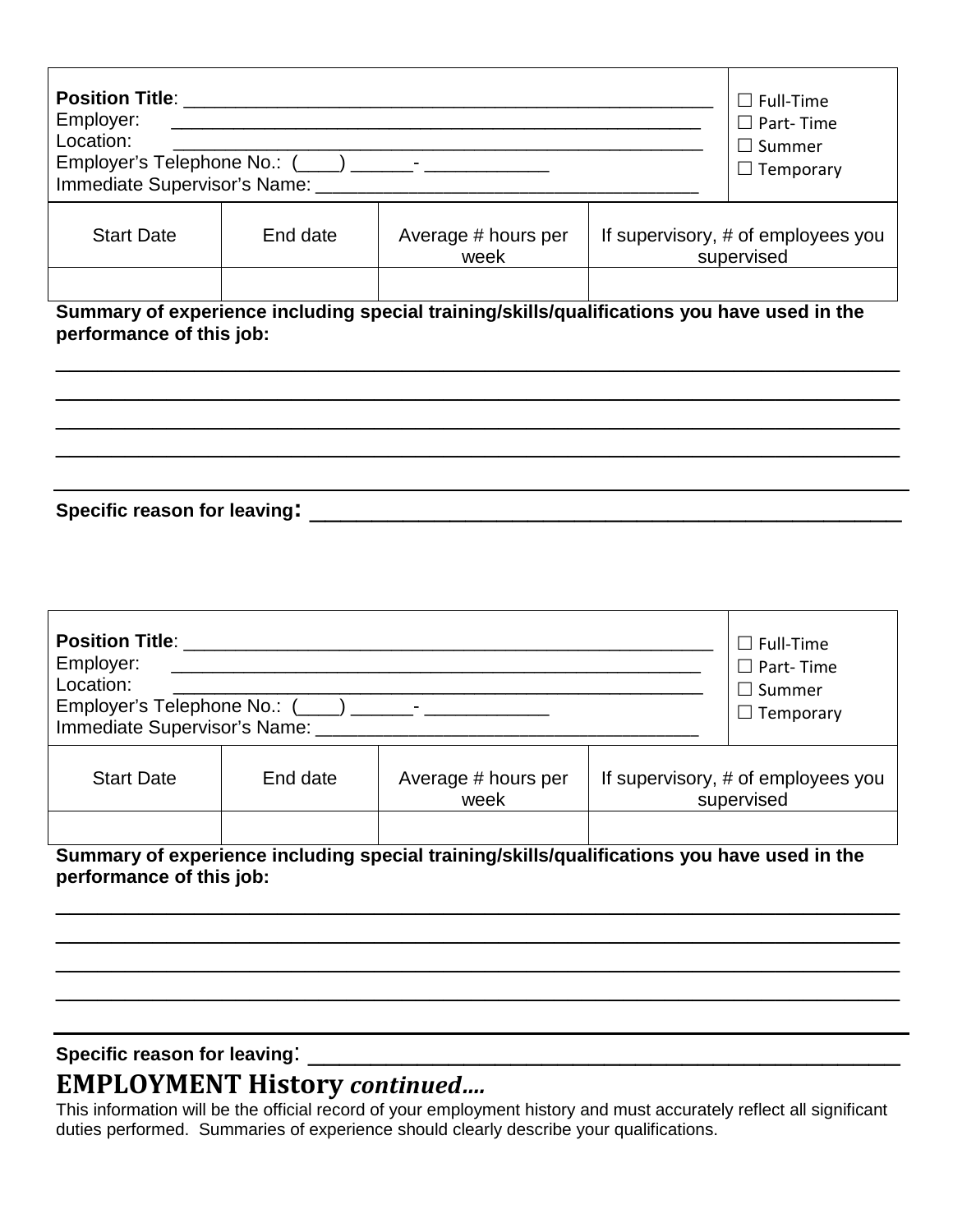| Immediate Supervisor's Name: |                             |                                                     | $\Box$ Full-Time<br>$\square$ Part-Time<br>$\Box$ Summer<br>$\Box$ Temporary |
|------------------------------|-----------------------------|-----------------------------------------------------|------------------------------------------------------------------------------|
| End date                     | Average # hours per<br>week |                                                     | If supervisory, # of employees you<br>supervised                             |
|                              |                             | Employer's Telephone No.: (___) _______- __________ |                                                                              |

**Summary of experience including special training/skills/qualifications you have used in the performance of this job:** 

\_\_\_\_\_\_\_\_\_\_\_\_\_\_\_\_\_\_\_\_\_\_\_\_\_\_\_\_\_\_\_\_\_\_\_\_\_\_\_\_\_\_\_\_\_\_\_\_\_\_\_\_\_\_\_\_\_\_\_\_\_ \_\_\_\_\_\_\_\_\_\_\_\_\_\_\_\_\_\_\_\_\_\_\_\_\_\_\_\_\_\_\_\_\_\_\_\_\_\_\_\_\_\_\_\_\_\_\_\_\_\_\_\_\_\_\_\_\_\_\_\_\_ \_\_\_\_\_\_\_\_\_\_\_\_\_\_\_\_\_\_\_\_\_\_\_\_\_\_\_\_\_\_\_\_\_\_\_\_\_\_\_\_\_\_\_\_\_\_\_\_\_\_\_\_\_\_\_\_\_\_\_\_\_ \_\_\_\_\_\_\_\_\_\_\_\_\_\_\_\_\_\_\_\_\_\_\_\_\_\_\_\_\_\_\_\_\_\_\_\_\_\_\_\_\_\_\_\_\_\_\_\_\_\_\_\_\_\_\_\_\_\_\_\_\_

**Specific reason for leaving:** \_\_\_\_\_\_\_\_\_\_\_\_\_\_\_\_\_\_\_\_\_\_\_\_\_\_\_\_\_\_\_\_\_\_\_\_\_\_

| <b>Position Title:</b><br>Employer:<br>Location:<br>Employer's Telephone No.: (___) ______- ________<br>Immediate Supervisor's Name: | $\Box$ Full-Time<br>$\Box$ Part- Time<br>$\Box$ Summer<br>$\Box$ Temporary |                                                                                             |  |                                                  |
|--------------------------------------------------------------------------------------------------------------------------------------|----------------------------------------------------------------------------|---------------------------------------------------------------------------------------------|--|--------------------------------------------------|
| <b>Start Date</b>                                                                                                                    | End date                                                                   | Average # hours per<br>week                                                                 |  | If supervisory, # of employees you<br>supervised |
| performance of this job:                                                                                                             |                                                                            | Summary of experience including special training/skills/qualifications you have used in the |  |                                                  |

\_\_\_\_\_\_\_\_\_\_\_\_\_\_\_\_\_\_\_\_\_\_\_\_\_\_\_\_\_\_\_\_\_\_\_\_\_\_\_\_\_\_\_\_\_\_\_\_\_\_\_\_\_\_\_\_\_\_\_\_\_ \_\_\_\_\_\_\_\_\_\_\_\_\_\_\_\_\_\_\_\_\_\_\_\_\_\_\_\_\_\_\_\_\_\_\_\_\_\_\_\_\_\_\_\_\_\_\_\_\_\_\_\_\_\_\_\_\_\_\_\_\_ \_\_\_\_\_\_\_\_\_\_\_\_\_\_\_\_\_\_\_\_\_\_\_\_\_\_\_\_\_\_\_\_\_\_\_\_\_\_\_\_\_\_\_\_\_\_\_\_\_\_\_\_\_\_\_\_\_\_\_\_\_ \_\_\_\_\_\_\_\_\_\_\_\_\_\_\_\_\_\_\_\_\_\_\_\_\_\_\_\_\_\_\_\_\_\_\_\_\_\_\_\_\_\_\_\_\_\_\_\_\_\_\_\_\_\_\_\_\_\_\_\_\_

#### **Specific reason for leaving**: \_\_\_\_\_\_\_\_\_\_\_\_\_\_\_\_\_\_\_\_\_\_\_\_\_\_\_\_\_\_\_\_\_\_\_\_\_\_

| <b>PLEASE PROVIDE 3 BUSINESS REFERENCES</b> |         |        |  |
|---------------------------------------------|---------|--------|--|
|                                             |         |        |  |
| Name                                        | Address | Phone# |  |